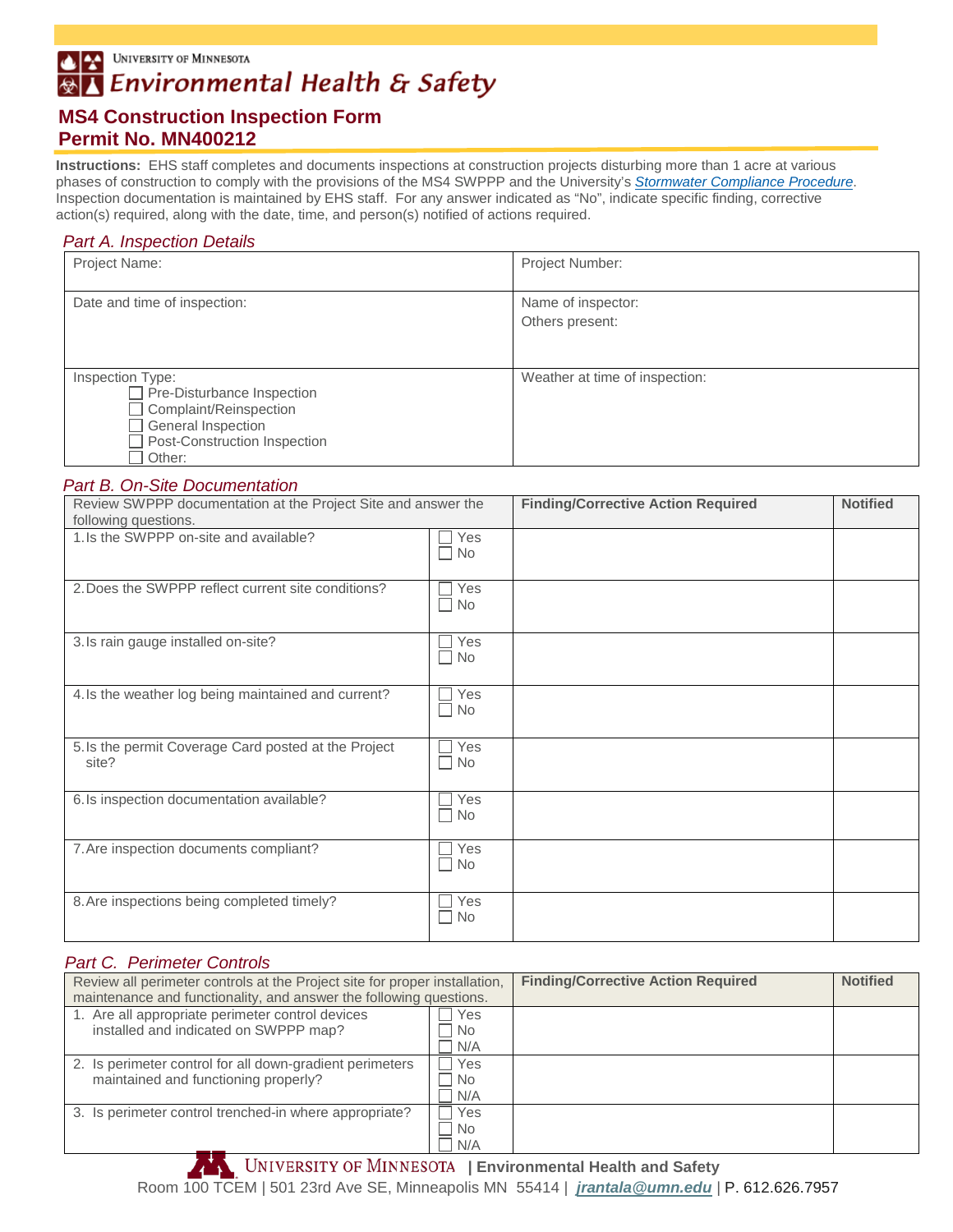| 4. Is vehicle tracking prevention at all site exits in     | Yes       |
|------------------------------------------------------------|-----------|
| maintained and functioning properly?                       | No.       |
|                                                            | N/A       |
| 5. Is tracked sediment removed within 24 hours?            | Yes       |
|                                                            | <b>No</b> |
|                                                            | N/A       |
| 6. No discharges were observed during this inspection:     | Yes       |
| sediment, water, or otherwise?                             | <b>No</b> |
|                                                            | N/A       |
| 7. Is a 50 foot natural buffer being maintained from all   | Yes       |
| surface waters?                                            | <b>No</b> |
|                                                            | N/A       |
| 8. Have all ditches been stabilized 200' back from point   | Yes       |
| of discharge within 24 hours? (Not mulch)                  | <b>No</b> |
|                                                            | N/A       |
| 9. Has any ditch or other bank erosion been observed?      | Yes       |
|                                                            | <b>No</b> |
|                                                            | N/A       |
| 10. Is there any visible dust, other visible airborne      | Yes       |
| pollutants or odors leaving the site?                      | No        |
|                                                            | N/A       |
| 11. Are there any perimeter controls that are in place but | Yes       |
| which are no longer needed/not in use?                     | <b>No</b> |
|                                                            | N/A       |

## Part D. Inlets, Catch Basins and Culverts

| Review all inlets, catch basins and culverts at the Project site for<br>proper installation, maintenance and functionality and answer the<br>following questions. |                         | <b>Finding/Corrective Action Required</b> | <b>Notified</b> |
|-------------------------------------------------------------------------------------------------------------------------------------------------------------------|-------------------------|-------------------------------------------|-----------------|
| 1. Are all appropriate inlet protection devices installed<br>and indicated on SWPPP map?                                                                          | Yes<br>No.<br>N/A       |                                           |                 |
| 2. Project site: Are inlet protection devices on all inlets,<br>catch basins and culverts maintained and<br>functioning properly?                                 | Yes<br>No.<br>N/A       |                                           |                 |
| 3. Adjacent/downgradient: Are inlet protection devices<br>on all inlets, catch basins and culverts maintained<br>and functioning properly?                        | Yes<br><b>No</b><br>N/A |                                           |                 |
| 4. Are there any inlet protection devices that are in<br>place but which are no longer needed/not in use?                                                         | Yes<br><b>No</b><br>N/A |                                           |                 |

### *Part E. Site Stabilization, Grading and Stockpiles*

| Review all non-vegetated areas, including stockpiles, at the Project |           | <b>Finding/Corrective Action Required</b> | <b>Notified</b> |
|----------------------------------------------------------------------|-----------|-------------------------------------------|-----------------|
| site and answer the following questions.                             |           |                                           |                 |
| 1. Is the topsoil on this project being preserved?                   | Yes       |                                           |                 |
|                                                                      | No.       |                                           |                 |
|                                                                      | N/A       |                                           |                 |
| 2. Do all stockpiles have perimeter control?                         | Yes       |                                           |                 |
|                                                                      | <b>No</b> |                                           |                 |
|                                                                      | N/A       |                                           |                 |
| 3. Has soil stabilization been installed where no                    | Yes       |                                           |                 |
| construction activity for 14 days? (7 days or as soon                | <b>No</b> |                                           |                 |
| as possible, where applicable)                                       | N/A       |                                           |                 |
| 4. Has the need to disturb steep slopes been                         | Yes       |                                           |                 |
| minimized?                                                           | <b>No</b> |                                           |                 |
|                                                                      | N/A       |                                           |                 |
| Are all previously stabilized areas maintaining 90%<br>5.            | Yes       |                                           |                 |
| ground cover?                                                        | No.       |                                           |                 |
|                                                                      | N/A       |                                           |                 |
| 6. Is construction at site completed, and site is at least           | Yes       |                                           |                 |
| 75% vegetated and otherwise 'stabilized'?                            | No        |                                           |                 |
|                                                                      |           |                                           |                 |